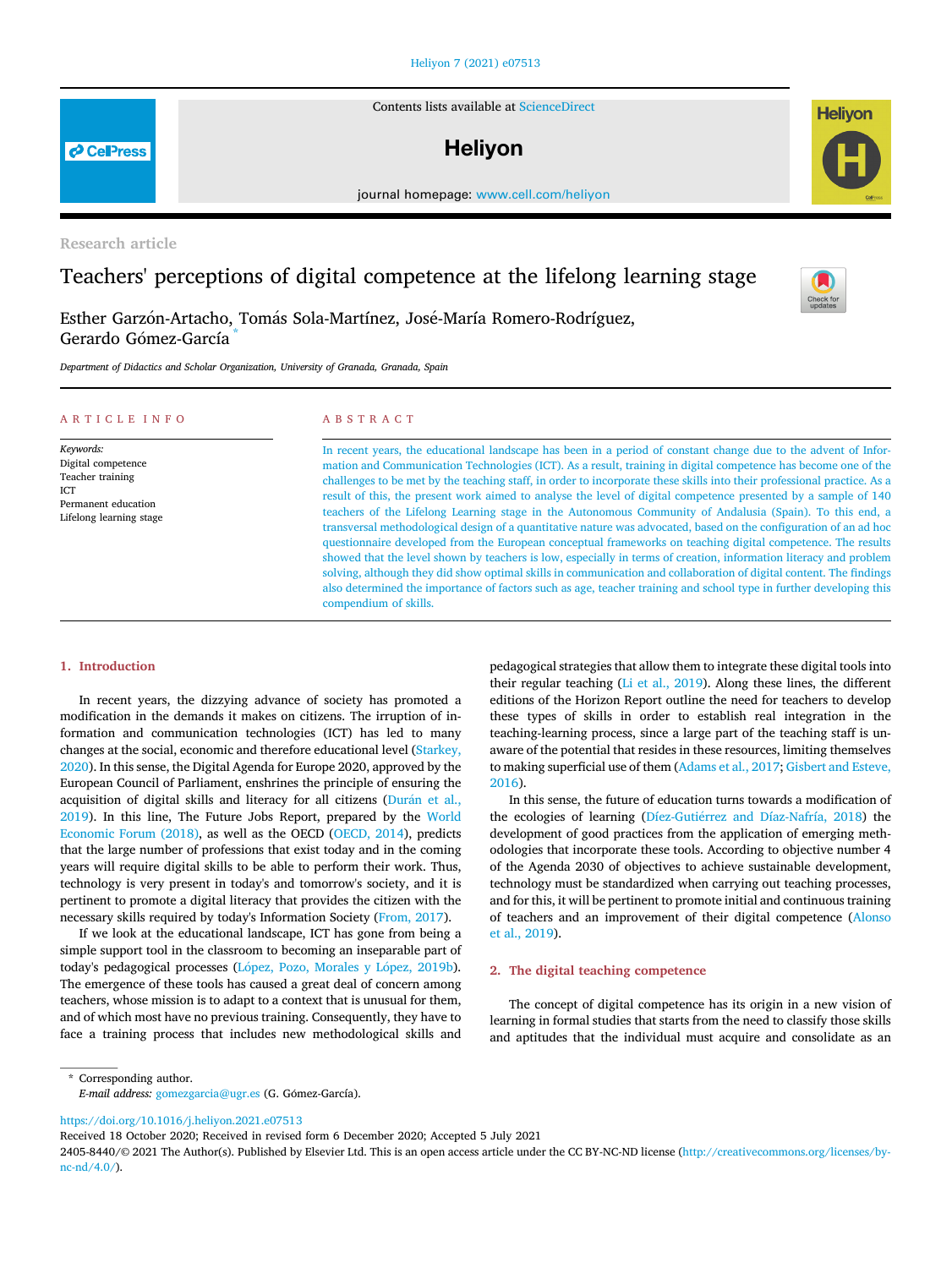essential means to advance in his or her academic career and, subsequently, throughout life [\(Gisbert et al., 2016](#page-6-6)). This type of learning, called through the term key competence, is justified by the European Higher Education Area (EHEA) which advocates the need to promote in students a compendium of basic skills that make the student a competent figure to meet the demands that society demands today.

The [European Commission \(2006\)](#page-6-7) understands digital competence as the safe and critical use of ICT in the Information Society for work, leisure and communication. It is based on basic ICT skills: the use of computers to obtain, evaluate, store, produce, present and exchange information, communicate and participate in collaborative networks (p.15). If we look specifically at the concept of digital teaching competence, according to [Flores and Roig \(2019\)](#page-6-8) it is a type of multidimensional competence, and can be defined as the ability to mobilize those skills and abilities that allow you to search, critically select, obtain and process relevant information using ICT to transform it into knowledge, while being able to communicate such information through the use of different technological and digital media, acting responsibly, respecting the socially established rules and taking advantage of these tools to inform, learn, solve problems and communicate in different scenarios of interaction.

Based on this concept, several international institutions have had the objective of developing a conceptual framework around this term, in order to constitute a common reference for all educational plans and curricula. Among the most prominent is the common European framework of digital competence for citizens, also known as DigComp, which was published in 2013 by the European Commission. It is a tool to improve the digital quality of citizens, to help develop policies that support digital training and to plan education and training initiatives to improve digital competence in citizenship ([Ferrari, 2013\)](#page-6-9). This report presents the version 2.0. of the Digital Competence Framework for citizens [\(Vuorikari, Punie, Carretero and Van den Brande, 2016\)](#page-7-5), which includes an update of the conceptual reference model, a revision of the vocabulary and an establishment of more rational descriptors. There are also other organizations that have been in charge of measuring the development of digital competence, such as the National Educational Technology Standards for Students in the United States (NETS-S) project promoted by the International Society for Technology in Education of Canada (ITSE), which values the importance of creativity, as well as professional growth and leadership; the ICT Competency Standards for Teachers promoted by UNESCO or; the Common Framework for Digital Teacher Competency, promoted by the National Institute of Educational Technologies and Teacher Training (INTEF) of Spain, which is an adaptation of the DigComp in the Spanish context [\(Cabero, Romero y Palacios,](#page-6-10)

[2020\)](#page-6-10). All of them, as shown in [Table 1,](#page-1-0) understand the concept of digital competence around a compendium of competence dimensions of a similar nature. Likewise, they aim to classify individuals around a compendium of levels, which assign a different nomenclature based on the degree of digital skill acquired ([Quiroz et al., 2016\)](#page-7-6).

Taking into account the Spanish educational context, INTEF is in charge of ensuring the development of a practice that promotes the inclusion of ICT in the classrooms of the different educational spaces, as well as initial and permanent training in five specific competence areas: 1- Information and information literacy; 2- Communication and collaboration; 3- Creation of digital contents; 4- Security; 5- Problem solving ([INTEF, 2017\)](#page-6-11) [\(Table 2](#page-2-0)):

# 3. The lifelong learning stage

The aim of Lifelong Learning for adults is to offer all people over the age of eighteen the opportunity to acquire, complete or expand their knowledge and skills in order to promote their personal or professional development [\(Fern](#page-6-12)á[ndez Batanero and Torres Gonz](#page-6-12)ález, 2015). Currently, the autonomous community of Andalusia has more than 600 public centers dedicated to adult education [\(Hinojo et al., 2019](#page-6-13)).

The specific public centers for the Permanent Education of adults are the Centers and Sections of Permanent Education (CEPER-SEPER), the institutes and provincial sections of Permanent Education (IPEP-SIPEP), the institutes of Secondary Education (IES), the official schools of languages (EOI) and the institutes of distance education of Andalusia (IEDA).

In this region, Continuing Education for adults is structured in several actions, which cover the different needs of the students according to the objectives and needs to be fulfilled. Thus, the following modalities can be distinguished:

- Educational plan for basic training: it is aimed at people with reading and writing difficulties or difficulties in understanding and expression who wish to acquire the necessary training for access to Compulsory Secondary Education (ESO). This option is organized in two levels of one school year each. Depending on the number of students, it can constitute a single generic educational plan or several specific ones, with the following objectives: a) Preparation of the test to obtain the ESO graduate degree for those over 18 years old; b) Preparation of the test to obtain the high school degree for those over 20 years old and; c) Study support tutoring for the follow-up of the semi-attendance modality in Secondary Education for adults.

| Conceptual framework                             | Institution                           | <b>Dimensions</b>                                                                                                                                                                                                                           | Levels                                                                                                     |
|--------------------------------------------------|---------------------------------------|---------------------------------------------------------------------------------------------------------------------------------------------------------------------------------------------------------------------------------------------|------------------------------------------------------------------------------------------------------------|
| ICT Competency Standards for Teachers            | <b>UNESCO</b>                         | - Policy and visión<br>- Curriculum and evaluation Pedagogy<br>$-$ ICT<br>- Organization and administration<br>- Professional training of teachers                                                                                          | Acquisition of basic notions<br>Deepening of knowledge<br>Knowledge generation                             |
| DigComp                                          | European Commission                   | - Information<br>- Communication<br>- Content Creation<br>- Security<br>- Problem solving                                                                                                                                                   | A1 (newcomer)<br>A2 (browser)<br>B1 (integrator)<br>B2 (expert)<br>C1 (leader)<br>C <sub>2</sub> (pioneer) |
| NETS-S                                           | <b>ITSE</b>                           | - Student learning and creativity<br>- Learning experiences and evaluations of the digital age<br>- Work and learning characteristic of the digital age<br>- Digital citizenship and responsibility<br>- Professional growth and leadership | Beginner<br>Medium<br>Expert<br>Transformer                                                                |
| Common framework for digital teaching competence | INTEF (Spanish Ministry of Education) | - Information and Information Literacy<br>- Communication and collaboration<br>- Digital content creation<br>- Security<br>- Problem solving                                                                                                | Basic<br>Medium<br>Advanced                                                                                |

# <span id="page-1-0"></span>Table 1. Conceptual frameworks of digital teaching competence.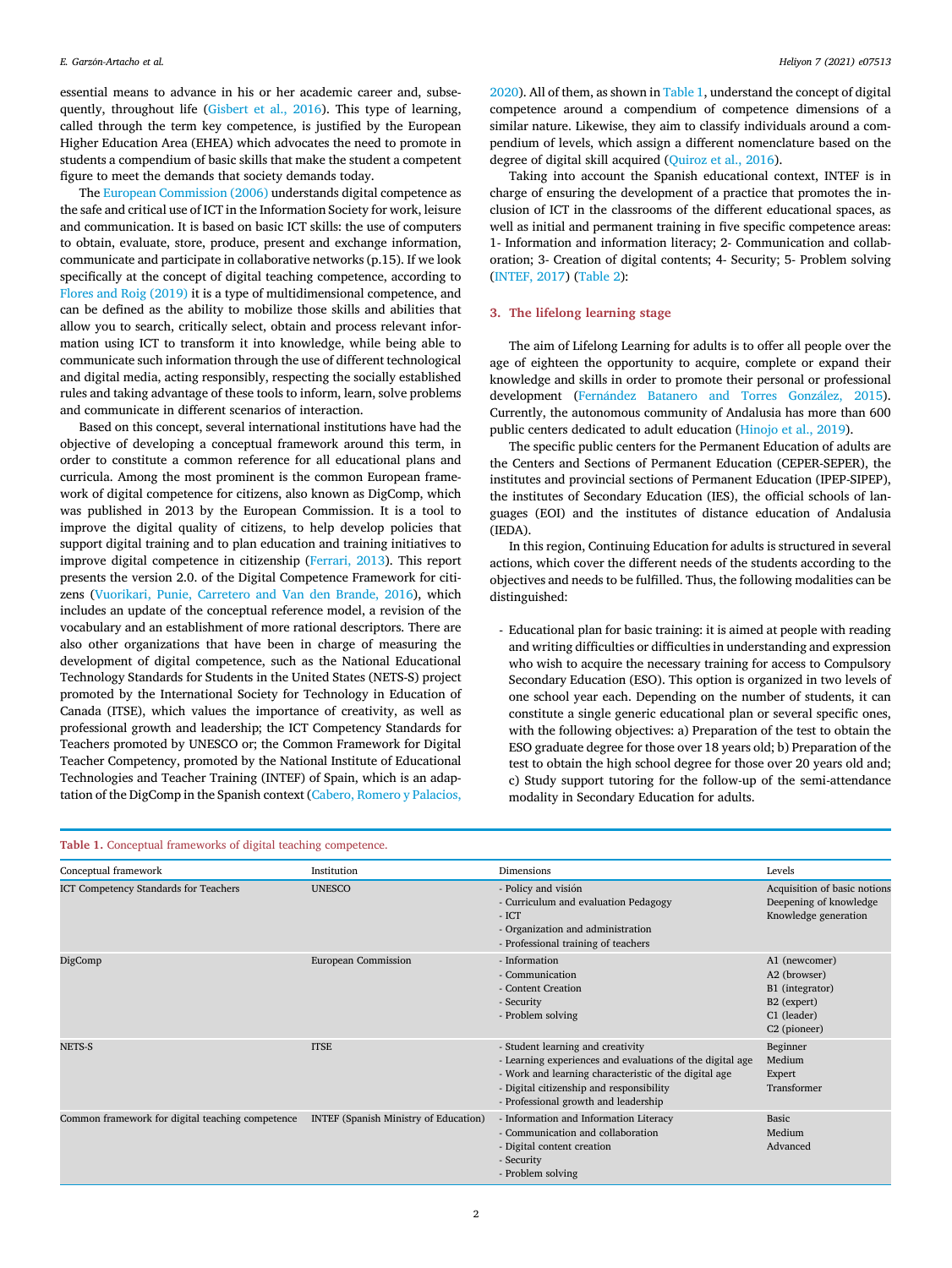#### E. Garzon-Artacho et al. Heliyon 7 (2021) e07513

- Non-Formal Education Educational Plans: in the case of this typology, it is an education that does not involve obtaining any academic degree.
- Language training: It includes the teaching provided by the official language schools, which offer up to six years of training to obtain the language diplomas (from A1 to advanced level C1). It also distinguishes the That's English modality, which consists of a virtual option to study from the initial level (A1) to basic level (B1) in English.

#### 4. State of the art

The analysis about the development of the digital teaching competence has been studied by distinguished experts belonging to the educational area. Thus, there are studies that evaluated the level of digital competence perceived by students who were in educational de-grees ([Valera and Valenzuela, 2020](#page-7-7); [Rodríguez-García, Aznar, C](#page-7-8)áceres and Gómez-García, 2019a; [Rodríguez-García, S](#page-7-9)ánchez and Palmero, [2019b;](#page-7-9) [Cabero and Gimeno, 2019](#page-6-14); López, Pozo, Fuentes and Trujillo, [2019a](#page-7-10); [Llorente and Iglesias, 2018;](#page-7-11) [Guti](#page-6-15)érrez-Porlán and Serrano-Sá[n](#page-6-15)[chez, 2016\)](#page-6-15) which determined that future teachers possess a basic level of digital knowledge, but insufficient to create content or solve problems of this nature.

To a lesser extent, research was carried out on active teachers, whose results determined that they do not have sufficient digital skills to meet the current demands of the information society ([Chandrasena, 2019;](#page-6-16) [Loureiro and Rodríguez, 2019\)](#page-7-12), especially in areas such as information literacy [\(Trujillo Torres et al., 2020;](#page-7-13) [Nowak, 2019\)](#page-7-14) or content creation ([Amhag et al., 2019;](#page-6-17) [del-Moral-P](#page-6-18)é[rez et al., 2019\)](#page-6-18). On the other hand, there were works that especially indicated that teachers have a good

<span id="page-2-0"></span>Table 2. Areas that make up the digital teaching competence. Source: [INTEF](#page-6-11) [\(2017\)](#page-6-11).

| Information and Information<br>Literacy | Identify, locate, obtain, store,<br>organize and analyze digital<br>information, data and digital<br>content, assessing their purpose<br>and relevance to teaching tasks                                                                                                                                                           |
|-----------------------------------------|------------------------------------------------------------------------------------------------------------------------------------------------------------------------------------------------------------------------------------------------------------------------------------------------------------------------------------|
| Communication and collaboration         | Communicating in digital<br>environments, sharing resources<br>through online tools, connecting<br>and collaborating with others<br>through digital tools, interacting<br>and participating in communities<br>and networks; intercultural<br>awareness                                                                             |
| Digital content creation                | Creating and editing new digital<br>content, integrating and<br>reworking previous knowledge<br>and content, making artistic<br>productions, multimedia content<br>and computer programming,<br>knowing how to apply intellectual<br>property rights and licenses for<br>use.                                                      |
| Security                                | Protection of information and<br>personal data, protection of digital<br>identity, protection of digital<br>content, security measures and<br>responsible and safe use of<br>technology.                                                                                                                                           |
| Problem solving                         | Identify needs to use digital<br>resources, make informed<br>decisions about the most<br>appropriate digital tools according<br>to the purpose or need, solve<br>conceptual problems through<br>digital media, use technologies<br>creatively, solve technical<br>problems, and update their own<br>competence and that of others. |

level, especially in the skills related to communication and collaboration (López et al., 2020; [V](#page-7-15)á[zquez et al., 2017\)](#page-7-15).

Also noteworthy is the analysis of possible predictors or variables that influence the development of this competence such as age [\(Navarro,](#page-7-16) [2020;](#page-7-16) [Garz](#page-6-20)ó[n et al., 2020](#page-6-20)), training and type of center (López, Fuentes, [Pozo y Domínguez, 2020\)](#page-6-19) or teaching experience ([Hinojo et al., 2019\)](#page-6-13). Likewise, concerning the gender variable, there are also relevant works ([Pozo et al., 2020;](#page-7-17) [Moreno et al., 2019;](#page-7-18) [Cabezas and Casillas, 2018\)](#page-6-21) that determined that men were more familiar with ICTs, or that women showed higher levels of creativity when it came to producing digital materials. However, there is also research that affirms the non-existence of significant differences in the development of digital competence around the gender variable [\(S](#page-7-19)á[nchez et al., 2020;](#page-7-19) [G](#page-6-22)ámez and Peñ[a, 2020](#page-6-22); [Cano et al., 2017;](#page-6-23) [Moreno and Delgado, 2013\)](#page-7-20).

Hence, as evidenced in the literature review, the development of digital teaching competence is a concern to be addressed by educational researchers. Therefore, the objective of this work was to identify the level of development of digital competence in the teaching staff of Continuing Education. From this, the following research questions can be differentiated:

- What is the level of digital competence of Lifelong Learning teachers?
- Are there significant gender differences in the level of self-perceived development by participants?
- What is the relationship of statistical dependence established between the different competence areas of digital competence, as well as with the socio-demographic factors of the subjects analyzed?
- What is the statistical relationship between the dimensions of digital teaching competence and the socio-demographic variables of the subjects?

# 5. Method

To this end, the work was framed within a quantitative methodological design with a transversal scope. The use of different descriptive and inferential statistics was used to analyze the reality perceived by the participating subjects and to extract useful inferences for the research community [\(Asencio et al., 2017;](#page-6-24) [Hern](#page-6-25)á[ndez et al., 2016](#page-6-25)).

# 6. Participants

The population was composed of the teaching staff of the Adult Continuing Education stage of the autonomous community of Andalusia. The final sample of the study was made up of 140 teachers chosen through a convenience sampling ( $n = 140$ ). The questionnaire was disseminated online several times to all Andalusian lifelong learning centres, and participants responded to it on a voluntary basis.The participating teachers came from different provinces of Andalusia (Huelva, Cadiz, Seville, Cordoba, Granada and Almeria). Some more characteristics of the participants are detailed in [Table 3](#page-3-0) below.

# 7. Instrument

The instrument used was an ad hoc questionnaire based on the existing dimensions of digital teaching competence determined by INTEF. In addition, similar instruments were taken into account in the configuration (Tourón et al., 2018; Á[greda, Hinojo y Sola, 2016](#page-6-26)). It consists of 91 items, distinguished as follows: 16 of information and information literacy; 31 of communication and collaboration; 16 of digital content creation; 13 of digital security; and 15 of problem solving. The scale is a Likert type with 10 answer options ( $1 =$  never,  $10 =$  always). The following is the codification that will follow the different dimensions and the competencies that encompass them:

B.1. Information and Information Literacy (INF). B.1.1. Navigation, search and filtering of information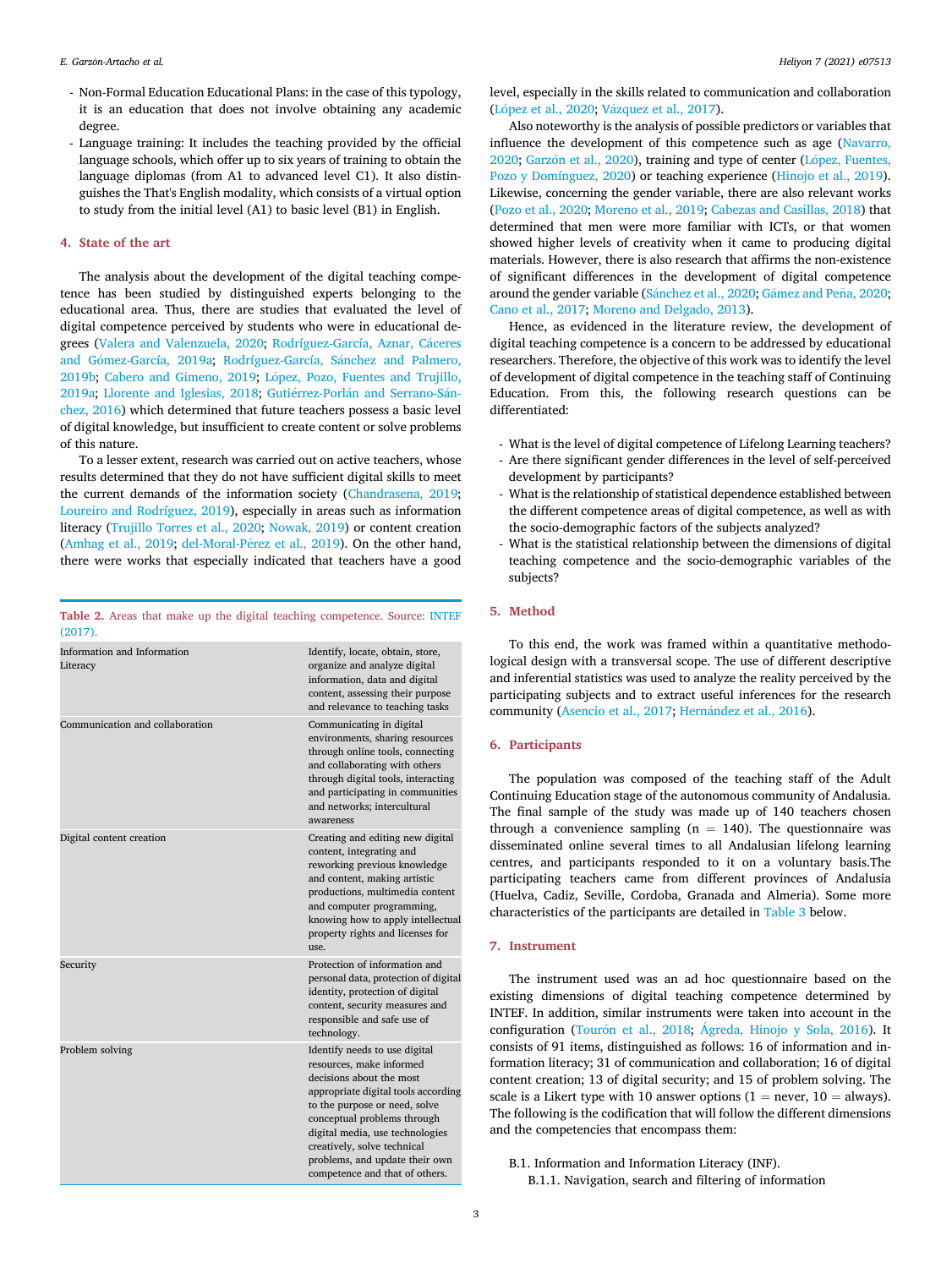B.1.2. Evaluation of information, data and digital content B.1.3. Storage and retrieval of information, data and digital content

- B.2. Communication and collaboration (COM).
	- B.2.1. Interaction through digital technologies
	- B.2.2. Sharing information and digital content
	- B.2.3. Online Citizen Participation
	- B.2.4. Collaboration through digital channels
	- B.2.5. Netiquette
	- B.2.6. Digital Identity Management
- B.3. Digital content creation (CRE).
	- B.3.1. Digital content development
	- B.3.2. Integration and reworking of digital content
	- B.3.3. Copyrights and licenses
	- B.3.4. Programming
- B.4. Security (SEC).
	- B.4.1. Device protection
	- B.4.2. Personal data protection and digital identity
	- B.4.3. Health Protection
	- B.4.4. Protection of the environment

<span id="page-3-0"></span>Table 3. Socio-demographic characteristics of the sample.

- B.5. Problem solving (SOL).
	- B.5.1. Technical problem solving
	- B.5.2. Identification of technological needs and responses
	- B.5.3. Innovation and creative use of digital technology
	- B.5.4. Identification of gaps in digital competence

As for the validation process, the scale was subjected to a content analysis by several experts from the University of Seville, Malaga and Granada. Consequently, its internal consistency was confirmed through Bartlett's sphericity test, which indicates suitable conditions for factor analysis (KMO  $= 0.79$ ;  $p < 0.001$ ). Subsequently, following the principal components method, an exploratory factor analysis with Varimax rotation was carried out, obtaining the dimensions mentioned above.

Regarding the reliability of the instrument, it was analyzed through Cronbach's alpha coefficient ( $\alpha = 0.87$ ) and the two Guttman halves

(0.74), recording both optimal values, thus ensuring the proper conduct of research.

## 8. Data analysis

For the data analysis, SPSS statistical software version 25 and Rstudio version 1.1383 were used. First, the descriptive statistics were calculated in order to know the subjects' perceptions about the level of digital competence. Later, and after knowing that the distribution did not follow a normal character through the Kolmogorov-Smirnov and Shapiro-Wilk and Levene tests ( $p > .05$ ), the Mann-Whitney inferential U test was applied, in order to know if significant differences could exist between the subjects depending on the independent variable "Gender". Finally, Pearson's test was applied to determine the correlation between the different quantitative constructs of the research. On the other hand, factorial analysis of mixed data (FAMD) is a main component method that allows the analysis of similarity between individuals taking into account mixed types of variables. In this case, it will be applied to explore the association between quantitative and categorical research variables.

# 9. Results

In the first place, the results of the application of the descriptive statistics allowed elucidating a difference in the degree perceived by the teachers around the dimensions of the digital teaching competence ([Table 4](#page-4-0)). Thus, a very positive result was observed in the area of communication and collaboration, although with a very high variability, as indicated by its standard deviation. In contrast, the other dimensions obtained values barely above the minimum acceptable (scale 1–10). After this, the dimension of digital content creation obtained a very low score.

After determining the character of the data distribution as nonparametric, the U-Mann Withney test was used to find the possible existence of significant differences around the gender variable. The results determined that there were no significant differences in the answers given by the teachers according to the "gender" variable (see [Table 5](#page-4-1)).

|                            | $\boldsymbol{N}$ | Mean (SD) or % |
|----------------------------|------------------|----------------|
| Region                     |                  |                |
| Almería                    | 28               | 20             |
| Cádiz                      | 16               | 11.43          |
| Córdoba                    | 17               | 12.15          |
| Granada                    | 49               | 35             |
| Huelva                     | 15               | 10.71          |
| Sevilla                    | 15               | 10.71          |
| Center                     |                  |                |
| <b>CEPER and SEPER</b>     | 97               | 69.28          |
| IES                        | 43               | 30.72          |
| Age                        | 140              | 35.4 (8.56)    |
| Gender                     |                  |                |
| Male                       | 66               | 47.14          |
| Female                     | 74               | 52.86          |
| Previous ICT training      |                  |                |
| Yes                        | 100              | 71.42          |
| No                         | 40               | 28.58          |
| <b>Training</b>            |                  |                |
| Degree                     | 83               | 59.28          |
| Diploma or degree          | 41               | 29.29          |
| Postgraduate               | 16               | 11.43          |
| <b>Teaching experience</b> | 140              | 4.98 (3.06)    |
| Professional category      |                  |                |
| Permanent employee         | 88               | 62.85          |
| Interim                    | 52               | 37.15          |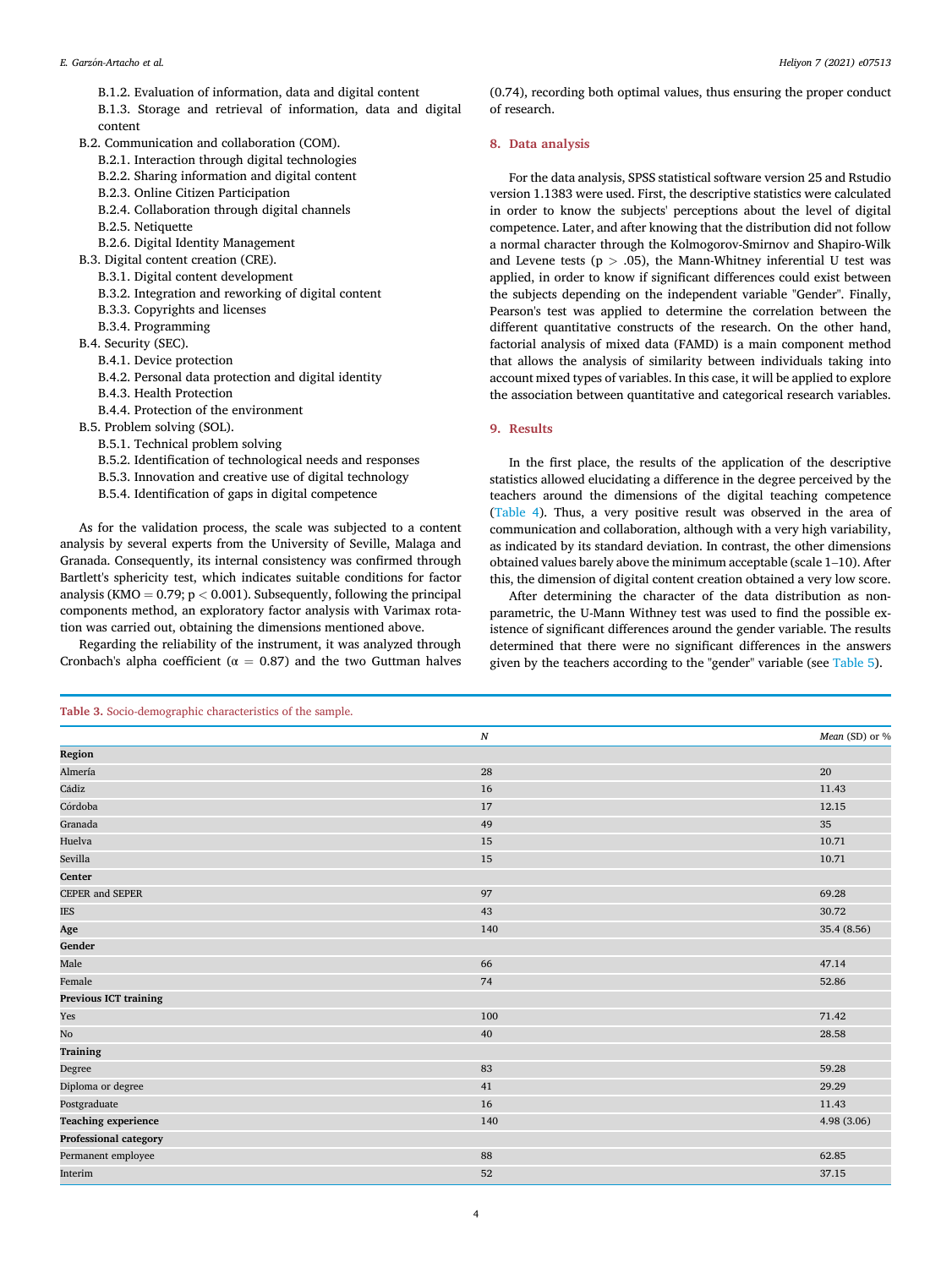### <span id="page-4-0"></span>Table 4. Descriptive statistics.

| Dimension  | Mean  | S.D.   | Skewness | Kurtosis |
|------------|-------|--------|----------|----------|
| <b>INF</b> | 5.183 | 8.340  | 1.221    | 1.637    |
| CONT       | 9.181 | 11.724 | 0.628    | 9.049    |
| <b>CRE</b> | 2.949 | 6.764  | 2.046    | 5.885    |
| <b>SEC</b> | 5.141 | 6.013  | $-0.199$ | $-2.587$ |
| SOL        | 5.543 | 4.457  | 0.592    | 0.134    |

#### <span id="page-4-1"></span>Table 5. U Mann-Whitney based on the "gender" variable.

| Dimension  |       | Mean  | S.D.   | U Mann-Whitney | p    |
|------------|-------|-------|--------|----------------|------|
| <b>INF</b> | Male  | 5.192 | 8.164  | 1254.126       | .247 |
|            | Woman | 5.174 | 8.543  |                |      |
| COM        | Male  | 9.790 | 11.912 | 1242.510       | .034 |
|            | Woman | 9.862 | 10.407 |                |      |
| <b>CRE</b> | Male  | 2.916 | 7.372  | 1715.147       | .134 |
|            | Woman | 2.978 | 6.191  |                |      |
| <b>SEC</b> | Male  | 5.157 | 4.986  | 1924.038       | .177 |
|            | Woman | 5.127 | 6.831  |                |      |
| SOL        | Male  | 5.542 | 4.924  | 1914.713       | .212 |
|            | Woman | 5.543 | 4.010  |                |      |
|            |       |       |        |                |      |

Thus, to find out the degree of statistical dependence between the quantitative cut variables, the Pearson test was used, which allowed finding the correlations between the constructs of the research [\(Figure 1\)](#page-4-2). In this way, the results showed considerable proportional relations as was the case of Age-Experience, B.3-B.5., B1–B.5. or weaker Age-B.4. or Age-B.3.

With reference to factorial analysis of mixed data, the interpretation of the biplots described in the following sections should be carried out as follows:

- 1. Rows (columns) with a similar profile are grouped together. The distance between any row or column category is a measure of its similarity (or dissimilarity). Row categories with a similar profile are close together in the graph. The same is true for the column categories.
- <span id="page-4-2"></span>2. The negatively correlated rows (columns) are placed on opposite sides of the chart origin. In opposite quadrants.



Figure 1. Correlation between quantitative research variables.

3. The distance between each row category (column) and the origin (point 0.0) measures the quality of the category on the factor map. Row points that are far from the origin are well represented on the factor map.

Thus, the elaboration of the GFMD model by main components differentiated two dimensions that explained 15.28% and 13.72% of the total variance ([Figure 2\)](#page-5-0). As for the relationships between variables, the following should be highlighted:

- B.1 and B.4 are weakly correlated with all independent variables
- The center variable is positively correlated with B3.
- There does not seem to be a high correlation between the different predictors.
- The strongest (positive) correlation is "Training" and B2.

# 10. Discussion

The current educational scenario requires teachers with digital attitudes and skills that allow them to perform a dynamic and appropriate work for students who require a current and innovative teaching [\(Cabero](#page-6-14) [and Gimeno, 2019\)](#page-6-14). Based on this idea, the present work set as an objective to measure the degree of development of digital competence presented by the teaching staff of the Lifelong Learning stage of the Autonomous Community of Andalusia, focusing mainly on describing the observed reality and knowing which socio-demographic variables could significantly influence its development. This is one of the few existing studies in the scientific literature on this stage of education, so it is considered a study which, despite its small sample size, can be a first step towards establishing a solid theoretical framework for promoting digital development in this group of teachers.

Thus, the results found in the study indicated, with the exception of the "communication and collaboration" dimension, a low level of knowledge on the part of the sample of teachers. The low level presented in the dimension "creation of digital content" is especially worrying. This dimension denotes the idea that teachers have a minimum set of skills to make a superficial use of ICT, but do not have the necessary skills to promote methodological tasks or strategies that require a greater knowledge of the infrastructure or its didactic potential. In this line, the results show a coincidence with other studies whose results denote the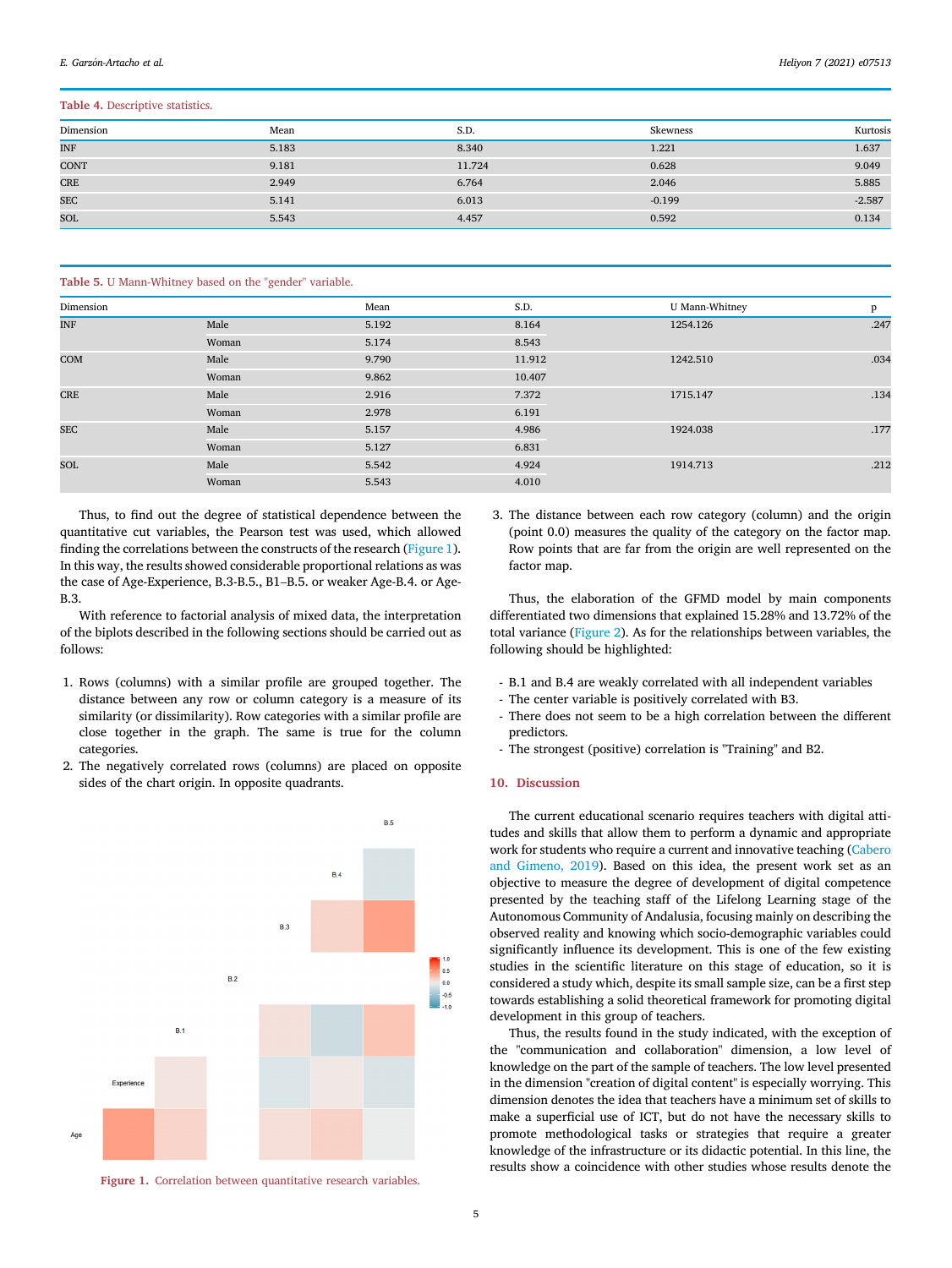<span id="page-5-0"></span>

Figure 2. GFMD among quantitative and categorical study variables.

existing deficit in the area referring to the elaboration and creation of contents [\(Amhag et al., 2019](#page-6-17); [del-Moral-P](#page-6-18)é[rez et al., 2019](#page-6-18)). We find teachers who do not assume that they do not have the necessary knowledge to create their own digital content, which should be a challenge to be met in teacher training ([Cabero et al., 2020](#page-6-10)).

As for the possible variance of responses around the gender of the teacher, the results determined that there were no significant differences in the responses collected from the teachers. This result differs from some previous studies ([Pozo et al., 2020\)](#page-7-17), and is in line with others [\(S](#page-7-19)ánchez [et al., 2020](#page-7-19)). Therefore, this is an area still to be researched in order to be able to provide solid arguments to the scientific community.

With reference to the existing relations between the constructs of the research, the results showed relations of interest that invite reflection. Thus, the existing links between age and the digital security dimension contribute especially to the need to cover through training in this matter at early ages. Similarly, the information and information literacy dimension needs to be addressed, since through its promotion, it could constitute the improvement of digital content creation skills, as shown by the correlative links. If we make a comparison with studies from the international literature, we can see that the level of digital competence presented by teachers is similar to that obtained. We find ourselves in a situation in which teachers have difficulties in generating their own content, as well as in solving problems in the digital domain ([Pettersson,](#page-7-22) [2018;](#page-7-22) [Blau and Shamir-Inbal, 2017\)](#page-6-27).

Finally, the model obtained from the FAMD analysis extracted some determining factors in the development of the digital constructs, as it was the case of the teachers' formation, which was decisive when the teachers presented a greater degree in the communication and collaboration through digital resources, result that goes in the same line that previous studies (López et al., 2020). Similarly, the relationship between the center and the creation of digital content could refer to the idiosyncrasies of each educational center regarding teaching innovation and the use of ICT, as well as the development of coordinated collective practices that, hence, encourage the creation and development of digital materials. In

this sense, these are incident factors that have also been observed in other populations such as: gender [\(S](#page-7-19)ánchez et al., 2020), age ([Navarro, 2020;](#page-7-16) Garzón et al., 2020), the type of educational centre ([Moreno et al., 2019;](#page-7-18) [Cabezas and Casillas, 2018](#page-6-21)), home conditions or cultural aspects ([Hat](#page-6-28)[levik and Christophersen, 2013](#page-6-28)). Therefore, our study elucidates that in the Lifelong Learning stage these factors are also incident, and therefore, they should be studied, with the aim of, through them, promoting the development of teachers' digital competence in this educational stage.

# 11. Conclusions

The development of digital teacher competence continues to be a challenge to be addressed by the educational community. In the current context in which we find ourselves, the educational system requires teachers who are competent in digital matters, who integrate the emerging technological resources into their teaching work and promote quality teaching in accordance with today's students, who make assiduous use of technology. Therefore, it is advocated the need to promote a permanent training of teachers, which allows them to be updated in the current educational trends and challenges and in the didactic opportunities offered by ICT. It is also necessary to promote training in ICT at the Higher Education stage, especially in the area of digital content creation, so that future professionals have references and notions about how to innovate and develop content in their professional future.

Thus, the path lies in encouraging teachers to increase their digital knowledge, but, above all, to integrate emerging technological resources, and not for digital practice in the classroom to fall into a superficial use of these resources.

In this way, this research has shown a descriptive approach to the selfperception of the level of teaching digital competence presented by dual vocational training teachers in Andalusia (Spain). In addition, we present some factors involved in the development of these constructs that may be of interest for further analysis in subsequent research. We are aware that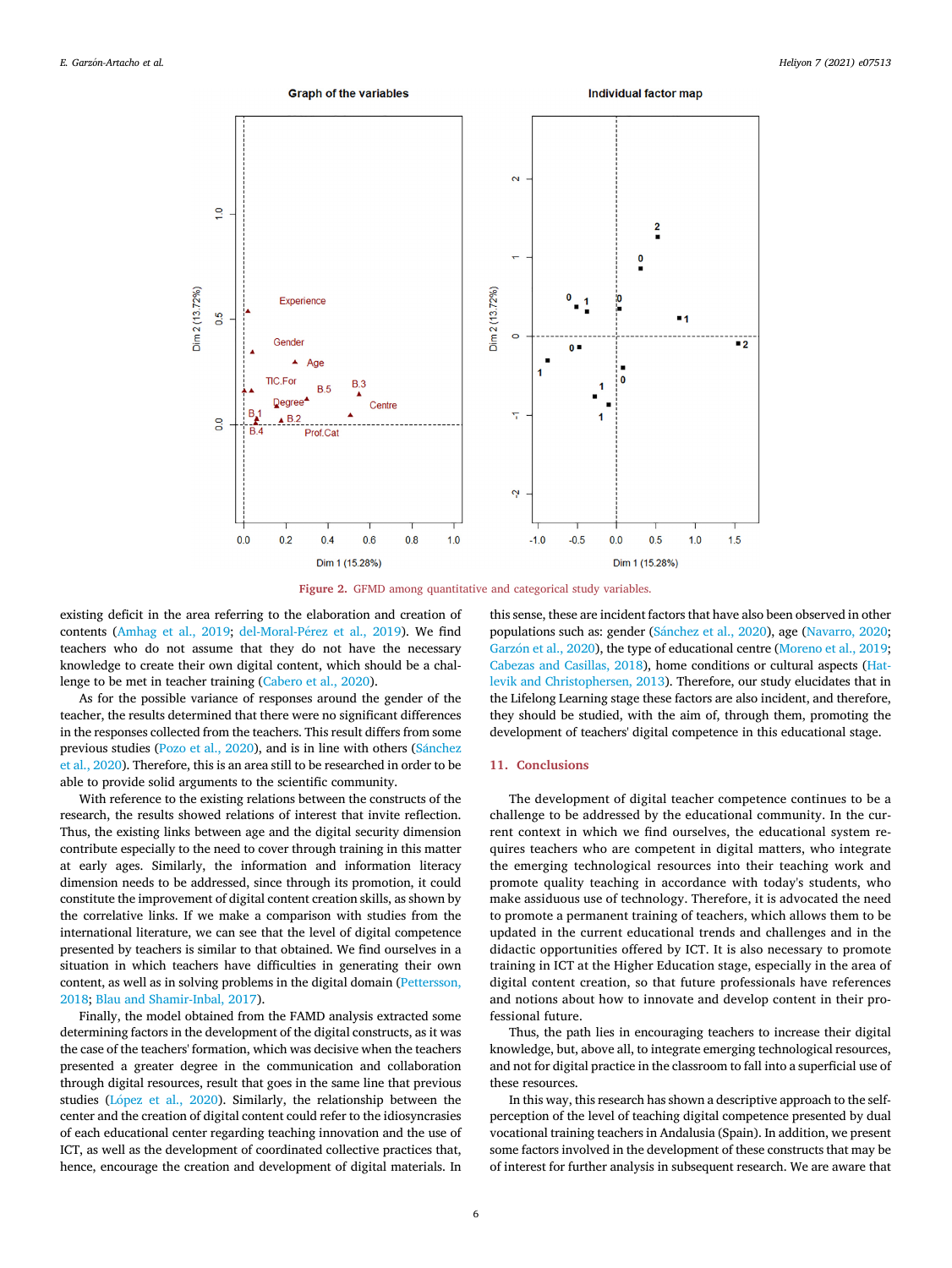this study presents a small sample and, therefore, the results cannot be generalisable.

With respect to the limitations of the study, they refer to the technique of selection of research participants, which, since it is sampling for convenience, does not allow for a clear explanation of the inference, limiting itself to describing the perceptions of the observed reality. Likewise, the application of an instrument with a wide range of response also implies, on the one hand, that the participant can respond in a more specific way. However, it also increases the variability of responses, encourages the appearance of outliers, and proportionally shifts the meaning of the coefficients expressed by the mean. On the other hand, with regard to the typology of the scale, it is a scale of self-perception, not one that examines the level of digital competence. Although it is a subjective conception, it has been of interest to the author of this manuscript, based on the DIGCOMP conceptual framework on self-perception of teachers' digital competence, to find out teachers' own assessment of their own digital competence, in which areas they are more confident and in which they are not.

On the other hand, as to future lines of research, it turns to the need to continue analyzing the degree of digital teaching competence shown by the different active teaching bodies, especially in those stages that are not yet so well known, as was the case of Lifelong Learning. It advocates the need to promote empirical studies in this line and to verify the effectiveness of digital resources when putting them into practice in the classroom.

Therefore, digital training is one of the most important educational challenges to be met by the educational community. There is a need for teaching professionals who can carry out their work in an innovative manner and in accordance with the technological advances that society is experiencing. Por lo tanto, la capacitacion digital es uno de los desafíos educativos más importantes que debe enfrentar la comunidad educativa. Se necesitan profesionales de la enseñanza que puedan llevar a cabo su trabajo de manera innovadora y de acuerdo con los avances tecnológicos que experimenta la sociedad.

# **Declarations**

### Author contribution statement

Esther Garzón Artach: Conceived and designed the experiments; Performed the experiments; Analyzed and interpreted the data; Contributed reagents, materials, analysis tools or data; Wrote the paper.

Tomás Sola Martínez: Conceived and designed the experiments; Contributed reagents, materials, analysis tools or data.

Jose María Romero Rodríguez: Performed the experiments; Analyzed and interpreted the data.

Gerardo Gomez García: Analyzed and interpreted the data; Wrote the paper.

# Funding statement

This work the Scientific research project  $(I+D+i)$ : Study and analysis on technological resources and innovation in teacher training in the field of Higher Education and its applicability in the development of the region of Santander (Colombia) (ISPRS2017-7202).

# Data availability statement

Data included in article/supplementary material/referenced in article.

#### Declaration of interests statement

The authors declare no conflict of interest.

#### Additional information

No additional information is available for this paper.

#### References

- <span id="page-6-2"></span>[Adams, S., Cummins, M., Davis, A., Freeman, A., Hall, C., Ananthanarayanan, V., 2017.](http://refhub.elsevier.com/S2405-8440(21)01616-9/sref1) [NMC Horizon Report: 2017 Higher Education Edition. The New Media Consortium,](http://refhub.elsevier.com/S2405-8440(21)01616-9/sref1) [Austin,Texas](http://refhub.elsevier.com/S2405-8440(21)01616-9/sref1).
- <span id="page-6-26"></span>A[greda, M., Hinojo, M.A., Sola, J.M., 2016. Design and validation of an instrument for](http://refhub.elsevier.com/S2405-8440(21)01616-9/sref2) [assess digital skills of teachers in Spanish higher education. Pixel-Bit-Revista De](http://refhub.elsevier.com/S2405-8440(21)01616-9/sref2) [Medios Y Educacion 49, 39](http://refhub.elsevier.com/S2405-8440(21)01616-9/sref2)–[56.](http://refhub.elsevier.com/S2405-8440(21)01616-9/sref2)
- <span id="page-6-5"></span>[Alonso, S., Aznar, I., C](http://refhub.elsevier.com/S2405-8440(21)01616-9/sref3)[aceres, M.P., Trujillo, J.M., Romero, J.M., 2019. Systematic review](http://refhub.elsevier.com/S2405-8440(21)01616-9/sref3) [of good teaching practices with ICT in Spanish higher education. Trends and](http://refhub.elsevier.com/S2405-8440(21)01616-9/sref3) [challenges for sustainability. Sustainability 11 \(24\), 7150.](http://refhub.elsevier.com/S2405-8440(21)01616-9/sref3)
- <span id="page-6-17"></span>Amhag, L., Hellström, L., Stigmar, M., 2019. Teacher educators' use of digital tools and [needs for digital competence in higher education. J. Digit. Learn. Teach. Educ. 35 \(4\),](http://refhub.elsevier.com/S2405-8440(21)01616-9/sref4) [203](http://refhub.elsevier.com/S2405-8440(21)01616-9/sref4)–[220](http://refhub.elsevier.com/S2405-8440(21)01616-9/sref4).
- <span id="page-6-24"></span>[Asencio, E.N., García, E.J., Redondo, S.R., Ruano, B.T., 2017. Fundamentos de la](http://refhub.elsevier.com/S2405-8440(21)01616-9/sref5) [investigaci](http://refhub.elsevier.com/S2405-8440(21)01616-9/sref5)ó[n y la innovaci](http://refhub.elsevier.com/S2405-8440(21)01616-9/sref5)ó[n educativa. UNIR Editorial](http://refhub.elsevier.com/S2405-8440(21)01616-9/sref5).
- <span id="page-6-27"></span>[Blau, I., Shamir-Inbal, T., 2017. Digital competences and long-term ICT integration in](http://refhub.elsevier.com/S2405-8440(21)01616-9/sref6) [school culture: the perspective of elementary school leaders. Educ. Inf. Technol. 22](http://refhub.elsevier.com/S2405-8440(21)01616-9/sref6) [\(3\), 769](http://refhub.elsevier.com/S2405-8440(21)01616-9/sref6)–[787.](http://refhub.elsevier.com/S2405-8440(21)01616-9/sref6)
- <span id="page-6-14"></span>[Cabero, J., Gimeno, A., 2019. Information and Communication Technologies and initial](http://refhub.elsevier.com/S2405-8440(21)01616-9/sref7) [teacher training. Digital models and competences. Profesorado 23 \(3\), 247](http://refhub.elsevier.com/S2405-8440(21)01616-9/sref7)–[268](http://refhub.elsevier.com/S2405-8440(21)01616-9/sref7).
- <span id="page-6-10"></span>[Cabero, J., Romero, R., Palacios, A., 2020. Evaluation of teacher digital competence](http://refhub.elsevier.com/S2405-8440(21)01616-9/sref8) [frameworks through expert judgement: the use of the expert competence coef](http://refhub.elsevier.com/S2405-8440(21)01616-9/sref8)ficient. [J. N. Approaches Educ. Res. 9 \(2\), 275](http://refhub.elsevier.com/S2405-8440(21)01616-9/sref8)–[293.](http://refhub.elsevier.com/S2405-8440(21)01616-9/sref8)
- <span id="page-6-21"></span>[Cabezas, M., y Casillas, S., 2018. Social Educators: a study of digital competence from a](http://refhub.elsevier.com/S2405-8440(21)01616-9/sref9) [gender differences perspective. Croat. J. Educ. 20 \(1\), 1](http://refhub.elsevier.com/S2405-8440(21)01616-9/sref9)–[32](http://refhub.elsevier.com/S2405-8440(21)01616-9/sref9).
- <span id="page-6-23"></span>[Cano, E.V., Díaz, V.M., Berea, G.A.M., Garzon, E.G., 2017. La competencia digital del](http://refhub.elsevier.com/S2405-8440(21)01616-9/sref10) [alumnado universitario de Ciencias Sociales desde una perspectiva de g](http://refhub.elsevier.com/S2405-8440(21)01616-9/sref10)[enero. Prisma](http://refhub.elsevier.com/S2405-8440(21)01616-9/sref10) [Soc.: revista de investigaci](http://refhub.elsevier.com/S2405-8440(21)01616-9/sref10)ó[n social 19, 347](http://refhub.elsevier.com/S2405-8440(21)01616-9/sref10)-[367](http://refhub.elsevier.com/S2405-8440(21)01616-9/sref10).
- <span id="page-6-16"></span>[Chandrasena, M., 2019. Lack of digital competence: the hump in a university - English for](http://refhub.elsevier.com/S2405-8440(21)01616-9/sref12) specifi[c purpose - Classroom. Int. J. Sci. Technol. Res. 8 \(10\), 948](http://refhub.elsevier.com/S2405-8440(21)01616-9/sref12)–[956](http://refhub.elsevier.com/S2405-8440(21)01616-9/sref12).
- <span id="page-6-7"></span>Comisión Europea, 2006. Recomendació[n 2006/962/CE del Parlamento Europeo y del](http://refhub.elsevier.com/S2405-8440(21)01616-9/sref13) [Consejo, de 18 de diciembre de 2006, sobre las competencias clave para el](http://refhub.elsevier.com/S2405-8440(21)01616-9/sref13) [aprendizaje permanente](http://refhub.elsevier.com/S2405-8440(21)01616-9/sref13).
- <span id="page-6-18"></span>[Del-Moral-P](http://refhub.elsevier.com/S2405-8440(21)01616-9/sref14)[erez, M.E., Villalustre-Martínez, L., Neira-Pi](http://refhub.elsevier.com/S2405-8440(21)01616-9/sref14)n[eiro, M.D.R., 2019. Teachers](http://refhub.elsevier.com/S2405-8440(21)01616-9/sref14) <sup>~</sup> ' [perception about the contribution of collaborative creation of digital storytelling to](http://refhub.elsevier.com/S2405-8440(21)01616-9/sref14) [the communicative and digital competence in primary education schoolchildren.](http://refhub.elsevier.com/S2405-8440(21)01616-9/sref14) [Comput. Assist. Lang. Learn. 32 \(4\), 342](http://refhub.elsevier.com/S2405-8440(21)01616-9/sref14)–[365](http://refhub.elsevier.com/S2405-8440(21)01616-9/sref14). [Díez-Guti](http://refhub.elsevier.com/S2405-8440(21)01616-9/sref15)[errez, E., Díaz-Nafría, J.M., 2018. Ecologías de aprendizaje ubicuo para la](http://refhub.elsevier.com/S2405-8440(21)01616-9/sref15)
- <span id="page-6-4"></span>[ciberciudadanía crítica. Comunicar 54, 49](http://refhub.elsevier.com/S2405-8440(21)01616-9/sref15)–[58.](http://refhub.elsevier.com/S2405-8440(21)01616-9/sref15)
- <span id="page-6-0"></span>[Dur](http://refhub.elsevier.com/S2405-8440(21)01616-9/sref16)án, M., Prendes, M.P., y Gutiérrez, I., 2019. Teaching digital competence certification: a proposal for university teachers. RIED[. Revista Iberoamericana de Educacion a](http://refhub.elsevier.com/S2405-8440(21)01616-9/sref16) [Distancia 22 \(1\), 187](http://refhub.elsevier.com/S2405-8440(21)01616-9/sref16)–[205.](http://refhub.elsevier.com/S2405-8440(21)01616-9/sref16)
- <span id="page-6-9"></span>[Ferrari, A., 2013. DIGCOMP: A Framework for Developing and Understanding Digital](http://refhub.elsevier.com/S2405-8440(21)01616-9/sref18) Competence in Europe. Publications Offi[ce of the European Union, Luxembourg.](http://refhub.elsevier.com/S2405-8440(21)01616-9/sref18)
- <span id="page-6-12"></span>[Fern](http://refhub.elsevier.com/S2405-8440(21)01616-9/sref19)ández Batanero, J.M., Torres González, J.A., 2015. Actitudes docentes y buena [pr](http://refhub.elsevier.com/S2405-8440(21)01616-9/sref19)a[cticas con TIC del profesorado de Educacion Permanente de Adultos en Andalucía.](http://refhub.elsevier.com/S2405-8440(21)01616-9/sref19) [Rev. Complut. Educ. 26, 33](http://refhub.elsevier.com/S2405-8440(21)01616-9/sref19)–[49 \(especial\)](http://refhub.elsevier.com/S2405-8440(21)01616-9/sref19).
- <span id="page-6-8"></span>[Flores, C., Roig, R., 2019. Factores personales que inciden en la autovaloracion de futuros](http://refhub.elsevier.com/S2405-8440(21)01616-9/sref20) maestros sobre la dimensión pedagó[gica del uso de TIC. Rev. Iberoam. Educ. Super.](http://refhub.elsevier.com/S2405-8440(21)01616-9/sref20) [10 \(27\), 151](http://refhub.elsevier.com/S2405-8440(21)01616-9/sref20)–[171](http://refhub.elsevier.com/S2405-8440(21)01616-9/sref20).
- <span id="page-6-1"></span>[From, J., 2017. Pedagogical digital competence-between values, knowledge and skills.](http://refhub.elsevier.com/S2405-8440(21)01616-9/sref21) [High Educ. Stud. 7 \(2\), 43](http://refhub.elsevier.com/S2405-8440(21)01616-9/sref21)–[50.](http://refhub.elsevier.com/S2405-8440(21)01616-9/sref21)
- <span id="page-6-22"></span>[G](http://refhub.elsevier.com/S2405-8440(21)01616-9/sref22)ámez, F.D.G., Peña, M.P., 2020. Aná[lisis Univariante de la Competencia Digital en](http://refhub.elsevier.com/S2405-8440(21)01616-9/sref22) [Educaci](http://refhub.elsevier.com/S2405-8440(21)01616-9/sref22)on Física: un estudio empírico. [Retos: nuevas tendencias en educaci](http://refhub.elsevier.com/S2405-8440(21)01616-9/sref22)[on física](http://refhub.elsevier.com/S2405-8440(21)01616-9/sref22). deporte y recreación 37, 326-[332.](http://refhub.elsevier.com/S2405-8440(21)01616-9/sref22)
- <span id="page-6-20"></span>Garzón, E., Sola, T., Ortega, J.L., Marín, J.A., Gómez-García, G., 2020. Teacher training in [lifelong learning](http://refhub.elsevier.com/S2405-8440(21)01616-9/sref23)—[the importance of digital competence in the encouragement of](http://refhub.elsevier.com/S2405-8440(21)01616-9/sref23) [teaching innovation. Sustainability 12 \(7\), 2852.](http://refhub.elsevier.com/S2405-8440(21)01616-9/sref23)
- <span id="page-6-3"></span>[Gisbert, M., Esteve, F., 2016. Digital Leaners: la competencia digital de los estudiantes](http://refhub.elsevier.com/S2405-8440(21)01616-9/sref24) [universitarios. La cuesti](http://refhub.elsevier.com/S2405-8440(21)01616-9/sref24)o[n universitaria \(7\), 48](http://refhub.elsevier.com/S2405-8440(21)01616-9/sref24) –[59.](http://refhub.elsevier.com/S2405-8440(21)01616-9/sref24)
- <span id="page-6-6"></span>[Gisbert, M., Gonz](http://refhub.elsevier.com/S2405-8440(21)01616-9/sref25)[alez, J., Esteve, F.M., 2016. Competencia digital y competencia digital](http://refhub.elsevier.com/S2405-8440(21)01616-9/sref25) [docente: Una panor](http://refhub.elsevier.com/S2405-8440(21)01616-9/sref25)ámica sobre el estado de la cuestión. Revista Interuniversitaria de [Investigacion en Tecnología Educativa, pp. 74](http://refhub.elsevier.com/S2405-8440(21)01616-9/sref25) –[83](http://refhub.elsevier.com/S2405-8440(21)01616-9/sref25).
- <span id="page-6-15"></span>[Guti](http://refhub.elsevier.com/S2405-8440(21)01616-9/sref26)é[rrez-Porl](http://refhub.elsevier.com/S2405-8440(21)01616-9/sref26)án, I., Serrano-Sá[nchez, J.L., 2016. Evaluaci](http://refhub.elsevier.com/S2405-8440(21)01616-9/sref26)ó[n y desarrollo de la](http://refhub.elsevier.com/S2405-8440(21)01616-9/sref26) [competencia digital de futuros maestros en la Universidad de Murcia. New Approach.](http://refhub.elsevier.com/S2405-8440(21)01616-9/sref26) [Edu. Res. 5 \(1\), 53](http://refhub.elsevier.com/S2405-8440(21)01616-9/sref26)–[59](http://refhub.elsevier.com/S2405-8440(21)01616-9/sref26).
- <span id="page-6-28"></span>[Hatlevik, O.E., Christophersen, K.A., 2013. Digital competence at the beginning of upper](http://refhub.elsevier.com/S2405-8440(21)01616-9/sref27) [secondary school: identifying factors explaining digital inclusion. Comput. Educ. 63,](http://refhub.elsevier.com/S2405-8440(21)01616-9/sref27) [240](http://refhub.elsevier.com/S2405-8440(21)01616-9/sref27)–[247](http://refhub.elsevier.com/S2405-8440(21)01616-9/sref27).
- <span id="page-6-25"></span>[Hern](http://refhub.elsevier.com/S2405-8440(21)01616-9/sref28)á[ndez, R., Fern](http://refhub.elsevier.com/S2405-8440(21)01616-9/sref28)á[n](http://refhub.elsevier.com/S2405-8440(21)01616-9/sref28)dez, C., Baptista, P., 2016. Metodología de la investigación [\[Investigation methodology\]. McGraw-Hill, Mexico.](http://refhub.elsevier.com/S2405-8440(21)01616-9/sref28)
- <span id="page-6-13"></span>[Hinojo, F.J., Aznar, I., C](http://refhub.elsevier.com/S2405-8440(21)01616-9/sref29)áceres, M.P., Trujillo, J.M., Romero, J.M., 2019. Factor infl[uencing the development of digital competence in teachers: analysis of the](http://refhub.elsevier.com/S2405-8440(21)01616-9/sref29) [teaching staff of permanent education centres. IEEE Access 7, 178744](http://refhub.elsevier.com/S2405-8440(21)01616-9/sref29)–[178752](http://refhub.elsevier.com/S2405-8440(21)01616-9/sref29).
- <span id="page-6-11"></span>[INTEF, 2017. Marco de Competencia Digital. Ministerio de Educaci](http://refhub.elsevier.com/S2405-8440(21)01616-9/sref30)o[n, Ciencia y](http://refhub.elsevier.com/S2405-8440(21)01616-9/sref30) [Deportes, Madrid](http://refhub.elsevier.com/S2405-8440(21)01616-9/sref30).
- <span id="page-6-19"></span>[Lopez, J., Fuentes, A., Pozo, S., Domínguez, N., 2020. El nivel de competencia digital en](http://refhub.elsevier.com/S2405-8440(21)01616-9/sref31) profesionales de la educación: el caso de los educadores físicos españoles. Zona Prox. [\(33\), 33.](http://refhub.elsevier.com/S2405-8440(21)01616-9/sref31)